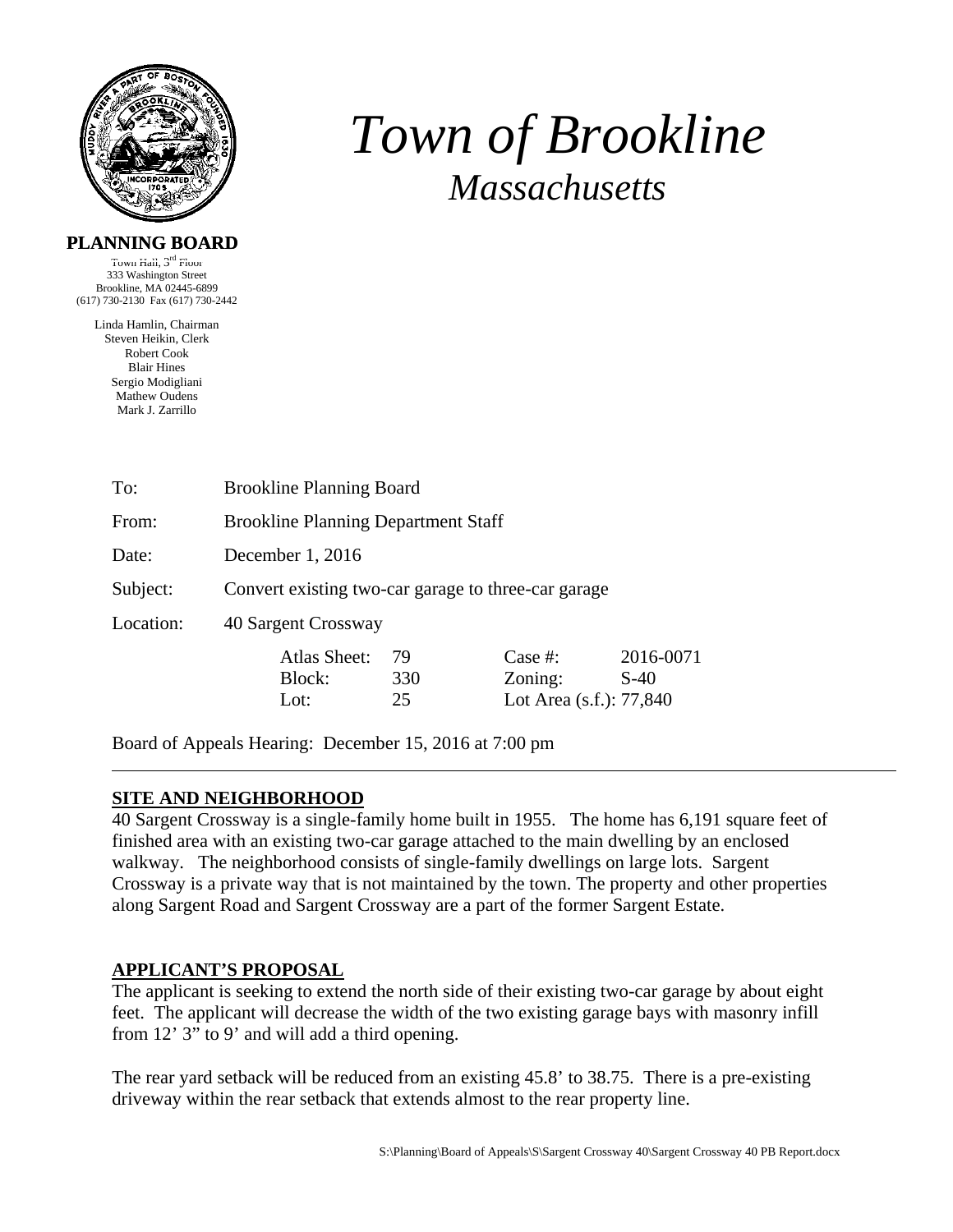#### **FINDINGS**

# **Section 5.43** – Exceptions to Yard and Setback Requirements: **Section 5.70** – Rear Yard Requirements:

| <b>Dimensional Requirements</b> | <b>Required/Allowed</b> | <b>Existing</b> | <b>Proposed</b> | <b>Relief</b>                     |
|---------------------------------|-------------------------|-----------------|-----------------|-----------------------------------|
| <b>Rear Yard Setback</b>        | 50 feet                 | 45.8 feet       | 38.75 feet      | Special<br>Permit/<br>$Variance*$ |

\* Under *Section 5.43*, the Board of Appeals may waive yard and setback requirements by special permit if a counterbalancing amenity is provided.

#### **PLANNING BOARD COMMENTS**

The Board is supportive of this proposal for a garage expansion. The proposed addition to the garage will extend into an area currently occupied by the driveway. The closest abutter is at the rear of the property and their home is located on the opposite side of that lot. The proposed garage will house a vehicle that currently is not shielded from view. The Board believes there will not be any adverse impacts on the neighborhood due to the large lot sizes. Similar style and size garages can be found throughout the surrounding neighborhood.

## **Therefore, the Planning Board recommends approval of the architectural plans by Sharkey Design Company, dated 8/3/2016 and the site plan by Kenneth Anderson, dated 8/11/2016, subject to the following conditions:**

- 1. Prior to the issuance of a building permit, the applicant shall submit final site plan, floor plans and elevations subject to the review and approval of the Assistant Director of Regulatory Planning.
- 2. Prior to the issuance of a building permit, the applicant shall submit a landscape plan indicating all counterbalancing amenities.
- 3. Prior to the issuance of a building permit, the applicant shall submit to the Building Commissioner for review and approval for conformance to the Board of Appeals decision: 1) a final site plan stamped and signed by a registered engineer or land surveyor; 2) final floor plans and elevations stamped and signed by a registered architect or engineer; and 3) evidence that the Board of Appeals decision has been recorded at the Registry of Deeds.